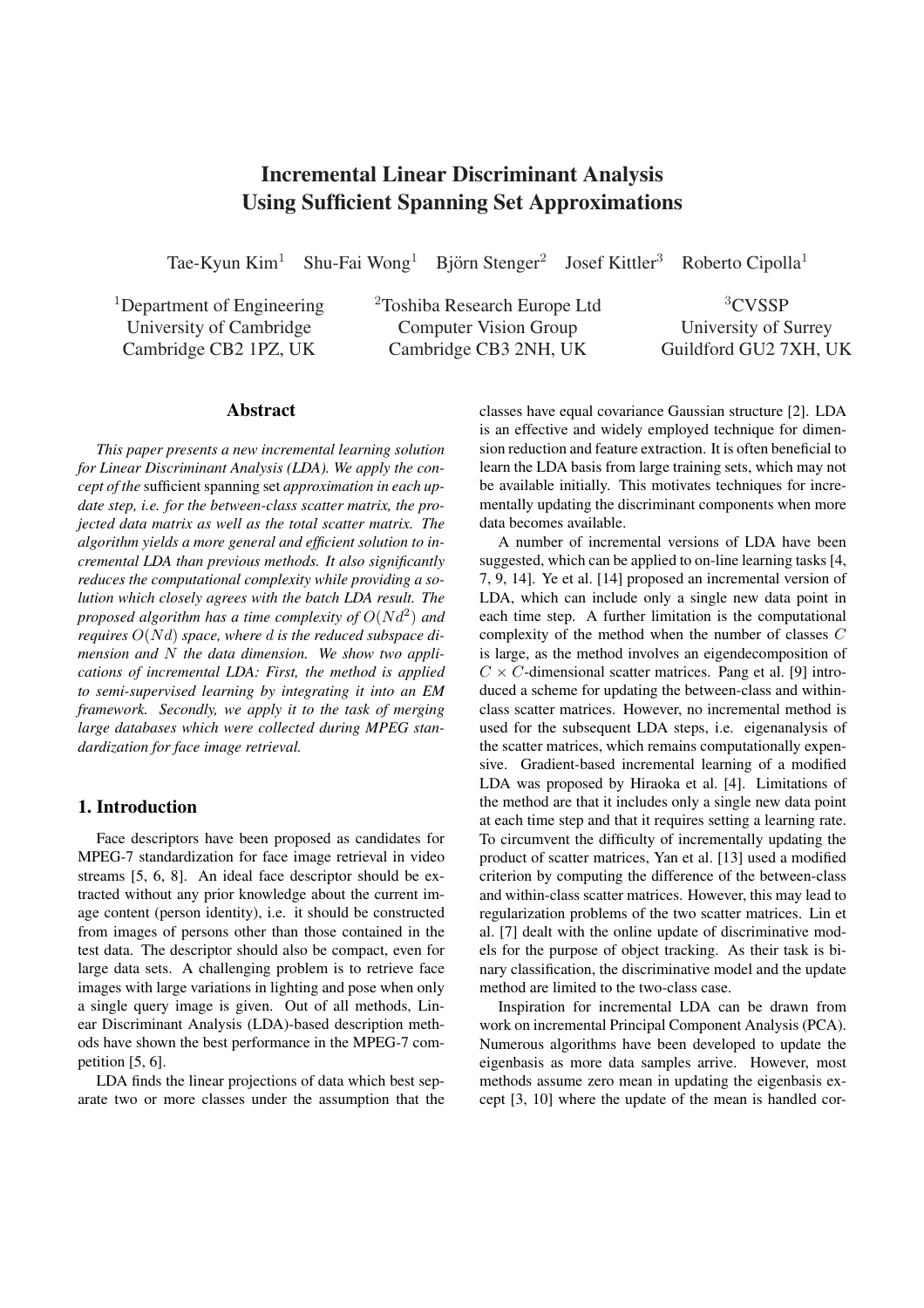

Figure 1. On-line update of an LDA basis: *The basis computed by the new incremental LDA algorithm (top right) closely agrees with the one computed by batch LDA (bottom right). Shown for each scatter matrix*  $S_{T,i}$  *and*  $S_{B,i}$  *are the first three principal components, which are combined by merging eigenspaces.*

rectly. The dimension of the eigenproblem can be reduced by using the *sufficient spanning set* (a reduced set of basis vectors spanning the space of most data variation). As the computation of the eigenproblem is cubic in the subspace dimension of the respective scatter matrix, this update scheme is highly efficient.

It is also worth noting the existence of efficient algorithms for kernel PCA and LDA [1, 12]. While studying the incremental learning of such non-linear models is worthwhile, when considering retrieval from large data sets, the computational cost of feature extraction of new samples is as demanding as updating the models [5, 6, 8]. Also note that the LDA method in [12] assumes a small number of classes for the update, similar to [14].

This paper proposes a new solution for incremental LDA, which is accurate as well as efficient in both time and memory. The benefit of the proposed algorithm over other LDA update algorithms [7, 14] lies in its ability to efficiently handle large data sets with many classes. This is particularly important for the face image retrieval task, where hundreds of different face classes have to be merged. An example of an LDA basis of face images is shown in Figure 1. The result obtained with the incremental algorithm closely agrees with the batch LDA solution. Note that previous studies have not shown close agreement between incremental and batch LDA solutions [12, 14].

In the proposed method an LDA criterion which is equivalent to the Fisher criterion, namely maximizing the ratio of the between-class and the total scatter matrix, is used to keep the discriminative information during the update. First the principal components of the two scatter matrices are efficiently updated and then the discriminant components are efficiently computed from these two sets of principal components. The concept of sufficient spanning sets is applied in each step, making the eigenproblem computation efficient.The algorithm is also memory efficient as it only needs to store the two sets of principal components to avoid losing discriminatory data.

The paper is structured as follows: Section 2 presents the new incremental LDA algorithm. In section 3 we show how it can be applied to semi-supervised learning within an EMframework. Experimental results for the task of merging face databases are presented in section 4.

#### 2. Incremental LDA

As noted by Fukunaga [2], there are equivalent variants of Fisher's criterion to find the projection matrix U to maximize class separability of the data set:

$$
\max_{\arg U} \frac{\mathbf{U}^T \mathbf{S}_B \mathbf{U}}{\mathbf{U}^T \mathbf{S}_W \mathbf{U}} = \max_{\arg U} \frac{\mathbf{U}^T \mathbf{S}_T \mathbf{U}}{\mathbf{U}^T \mathbf{S}_W \mathbf{U}} = \max_{\arg U} \frac{\mathbf{U}^T \mathbf{S}_B \mathbf{U}}{\mathbf{U}^T \mathbf{S}_T \mathbf{U}},
$$
 (1)

where

$$
\mathbf{S}_{B} = \sum_{i=1}^{C} n_i (\mathbf{m}_i - \boldsymbol{\mu}) (\mathbf{m}_i - \boldsymbol{\mu})^T
$$
 (2)

is the between-class scatter matrix,

$$
\mathbf{S}_W = \sum_{i=1}^C \sum_{\mathbf{x} \in C_i} (\mathbf{x} - \mathbf{m}_i)(\mathbf{x} - \mathbf{m}_i)^T
$$
 (3)

is the within-class scatter matrix,

$$
\mathbf{S}_T = \sum_{all} \mathbf{x} (\mathbf{x} - \boldsymbol{\mu}) (\mathbf{x} - \boldsymbol{\mu})^T = \mathbf{S}_B + \mathbf{S}_W \qquad (4)
$$

the total scatter matrix,  $C$  the total number of classes,  $n_i$ the sample number of class  $i$ ,  $m_i$  the mean of class  $i$ , and  $\mu$  the global mean. The algorithm in this paper uses the third criterion in equation 1 and separately updates the principal components as the minimal sufficient spanning sets of  $\mathbf{S}_B$  and  $\mathbf{S}_T$ . The scatter matrix approximation with a small number of principal components (corresponding to significant eigenvalues) allows an efficient update of the discriminant components. The  $S_T$  matrix rather than  $S_W$  is used to avoid losing discriminatory data during the update. If we only kept track of the significant principal components of  $\mathbf{S}_B$  and  $\mathbf{S}_W$ , any discriminatory information contained in the null space of  $\mathbf{S}_W$  would be lost (note that any component in the null space maximizes the LDA criterion). However, as  $S_T = S_B + S_W$  and both  $S_B$  and  $S_W$  are positive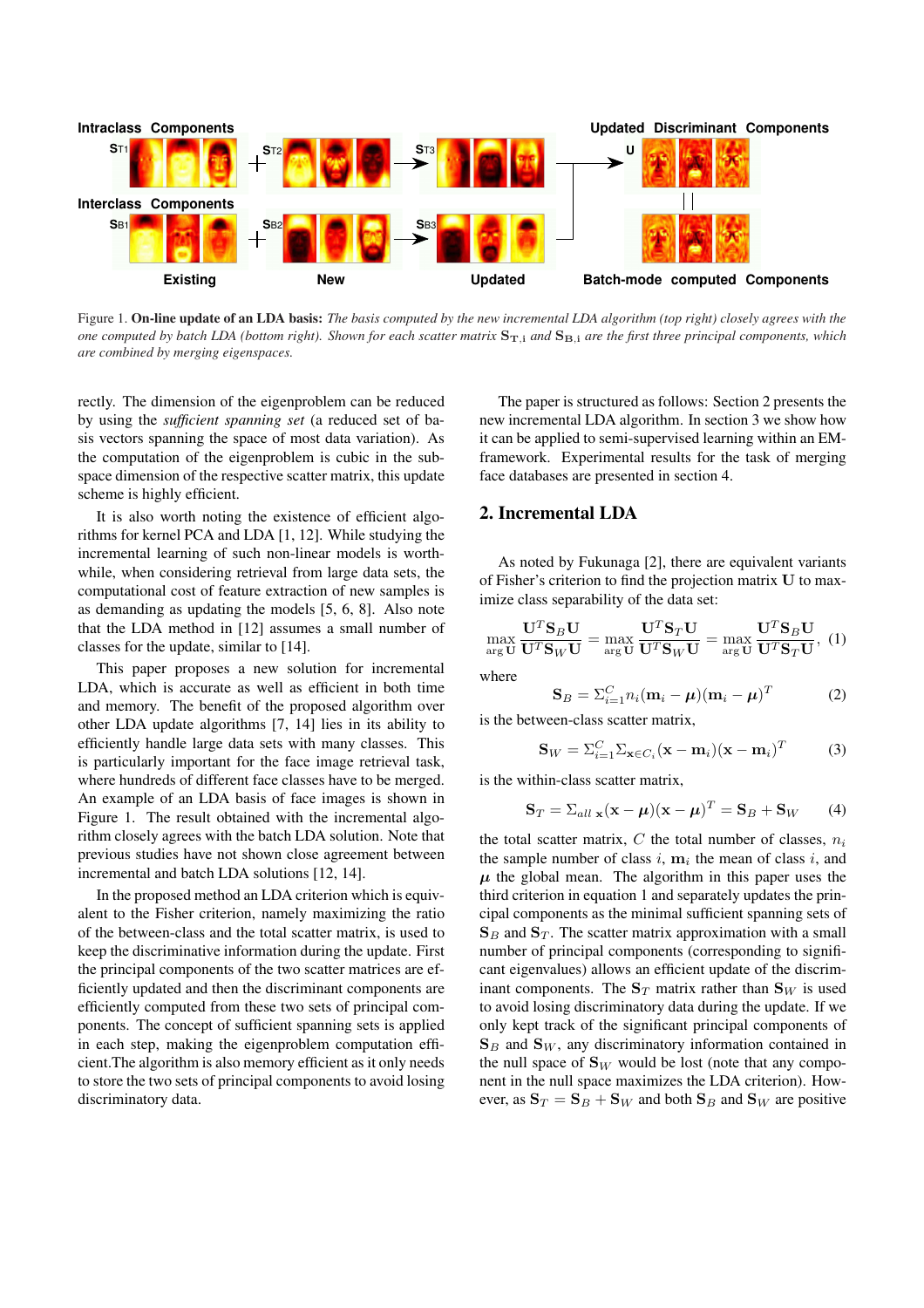

Figure 2. Concept of sufficient spanning sets *of the total scatter matrix* (left)*, the between-class scatter matrix* (middle) *and the projected matrix* (**right**). The union set of the principal components  $P_1$ ,  $P_2$  or  $Q_1$ ,  $Q_2$  of the two data sets and the mean difference vector  $\mu_1 - \mu_2$ *can span the respective total or between-class scatter data space* (left and middle). The dimension for the component  $m_{1i} - m_{2i}$  *should not be removed (cross=incorrect) from the sufficient set of the between-class scatter data but retained in the set (circle=correct)* (middle)*. The projection and orthogonalization of the original components* Q31, Q<sup>32</sup> *yields the principal components of the projected data up to rotation* (right)*. See the corresponding sections for detailed explanations.*

semi-definite, vectors in the null space of  $S_T$  are also in the null space of  $\mathbf{S}_B$ , and are thus being ignored in the update.

The three steps of the algorithm are: (1) Update the total scatter matrix  $\mathbf{S}_T$ , (2) Update the between-class scatter matrix  $S_B$  and (3) from these compute the discriminant components U. These steps are explained in more detail in the following sections.

#### 2.1. Updating the total scatter matrix

The total scatter matrix is approximated with a set of orthogonal vectors that span the subspace occupied by the data and represent it with sufficient accuracy. The eigenspace merging algorithm of Hall et al. [3] can be used with the slight modifications ([3] considered merging covariances) in order to incrementally compute the principal components of the total scatter matrix: Given two sets of data represented by eigenspace models

$$
\{\boldsymbol{\mu}_i, M_i, \mathbf{P}_i, \boldsymbol{\Lambda}_i\}_{i=1,2},\tag{5}
$$

where  $\mu_i$  is the mean,  $M_i$  the number of samples,  $P_i$ the matrix of eigenvectors and  $\Lambda_i$  the eigenvalue matrix of the  $i$ -th data set, the combined eigenspace model  $\{\boldsymbol{\mu}_3, M_3, \mathbf{P}_3, \boldsymbol{\Lambda}_3\}$  is computed. Generally only a subset of  $d_{T,i}$  eigenvectors have significant eigenvalues and thus only these are stored in  $\Lambda_i$  and the corresponding eigenvectors in  $P_i$ . We wish to compute the eigenvectors and eigenvalues of the new eigenspace model that satisfy  $\mathbf{S}_{T,3} \simeq \mathbf{P}_3 \mathbf{\Lambda}_3 \mathbf{P}_3^T$ . The eigenvector matrix  $P_3$  can be represented by a sufficient spanning set (see below for discussion) and a rotation matrix as

$$
\mathbf{P}_3 = \mathbf{\Phi}\mathbf{R} = h([\mathbf{P}_1, \mathbf{P}_2, \boldsymbol{\mu}_1 - \boldsymbol{\mu}_2])\mathbf{R},\tag{6}
$$

where  $\Phi$  is the orthonormal column matrix spanning the combined scatter matrix,  $\bf{R}$  is a rotation matrix, and h is an orthonormalization function (e.g. QR decomposition).

Using the sufficient spanning set, the eigenproblem is converted into a smaller eigenproblem as

$$
\mathbf{S}_{T,3} = \mathbf{P}_3 \mathbf{\Lambda}_3 \mathbf{P}_3^T \Rightarrow \mathbf{\Phi}^T \mathbf{S}_{T,3} \mathbf{\Phi} = \mathbf{R} \mathbf{\Lambda}_3 \mathbf{R}^T. \tag{7}
$$

By computing the eigendecomposition on the r.h.s. one obtains  $\Lambda_3$  and  $R$  as the respective eigenvalue and eigenvector matrices. After removing nonsignificant components in R according to the eigenvalues in  $\Lambda_3$ , the minimal sufficient spanning set is obtained as  $P_3 = \Phi R$ . Note the matrix  $\mathbf{\Phi}^{\mathrm{T}}\mathbf{S}_{T,3}\mathbf{\Phi}$  has the reduced size  $d_{T,1} + d_{T,2} + 1$  and the dimension of the approximated combined total scatter matrix is  $d_{T,3} \leq d_{T,1} + d_{T,2} + 1$ , where  $d_{T,1}, d_{T,2}$  are the number of the eigenvectors in  $P_1$  and  $P_2$  respectively. Thus the eigenanalysis here only takes  $O((d_{T,1} + d_{T,2} + 1)^3)$ computations, whereas the eigenanalysis in batch mode (on the l.h.s. of (7)) requires  $O(\min(N, M_3)^3)$ , where N is the dimension of the input data  $<sup>1</sup>$ . See Section 2.4 for a more</sup> detailed discussion about the time and space complexity.

Discussion. We conclude this section by giving more insight into the sufficient spanning set concept. Generally, given a data matrix A, the sufficient spanning set  $\Phi$  can be defined as any set of vectors s.t.

$$
\mathbf{B} = \mathbf{\Phi}^T \mathbf{A}, \quad \mathbf{A}' = \mathbf{\Phi} \mathbf{B} = \mathbf{\Phi} \mathbf{\Phi}^T \mathbf{A} \simeq \mathbf{A}.
$$
 (8)

That is, the reconstruction  $A'$  of the data matrix by the sufficient spanning set should approximate the original data matrix. Let  $\mathbf{A} \simeq \mathbf{P} \mathbf{\Lambda} \mathbf{P}^T$  where  $\mathbf{P}, \mathbf{\Lambda}$  are the eigenvector and

<sup>&</sup>lt;sup>1</sup>When  $N \gg M$ , the batch mode complexity can effectively be  $O(M^3)$  as follows:  $\mathbf{S}_T = \mathbf{YY}^T$ , where  $\mathbf{Y} = [\dots, \mathbf{x}_i - \boldsymbol{\mu}, \dots]$ . SVD of  $\mathbf{Y}$ s.t.  $\mathbf{Y} = \mathbf{U} \Sigma \mathbf{V}^T$  yields the eigenspace model of  $\mathbf{S}_T$  by  $\mathbf{U}$  and  $\Sigma \Sigma^T$  as the eigenvector and eigenvalue matrix respectively.  $\mathbf{Y}^T \mathbf{Y} = \mathbf{V} \Sigma^T \Sigma \mathbf{V}^T$ as  $U^T U = I$ . That is, by SVD of the low-dimensional matrix  $Y^T Y$ , the eigenvector matrix is efficiently obtained as  $\mathbf{Y}\mathbf{V}\Sigma^{-1}$  and the eigenvalue matrix as  $\Sigma^T \Sigma$ . This greatly reduces the complexity when obtaining the eigenspace model of a small new data set in batch mode prior to combining.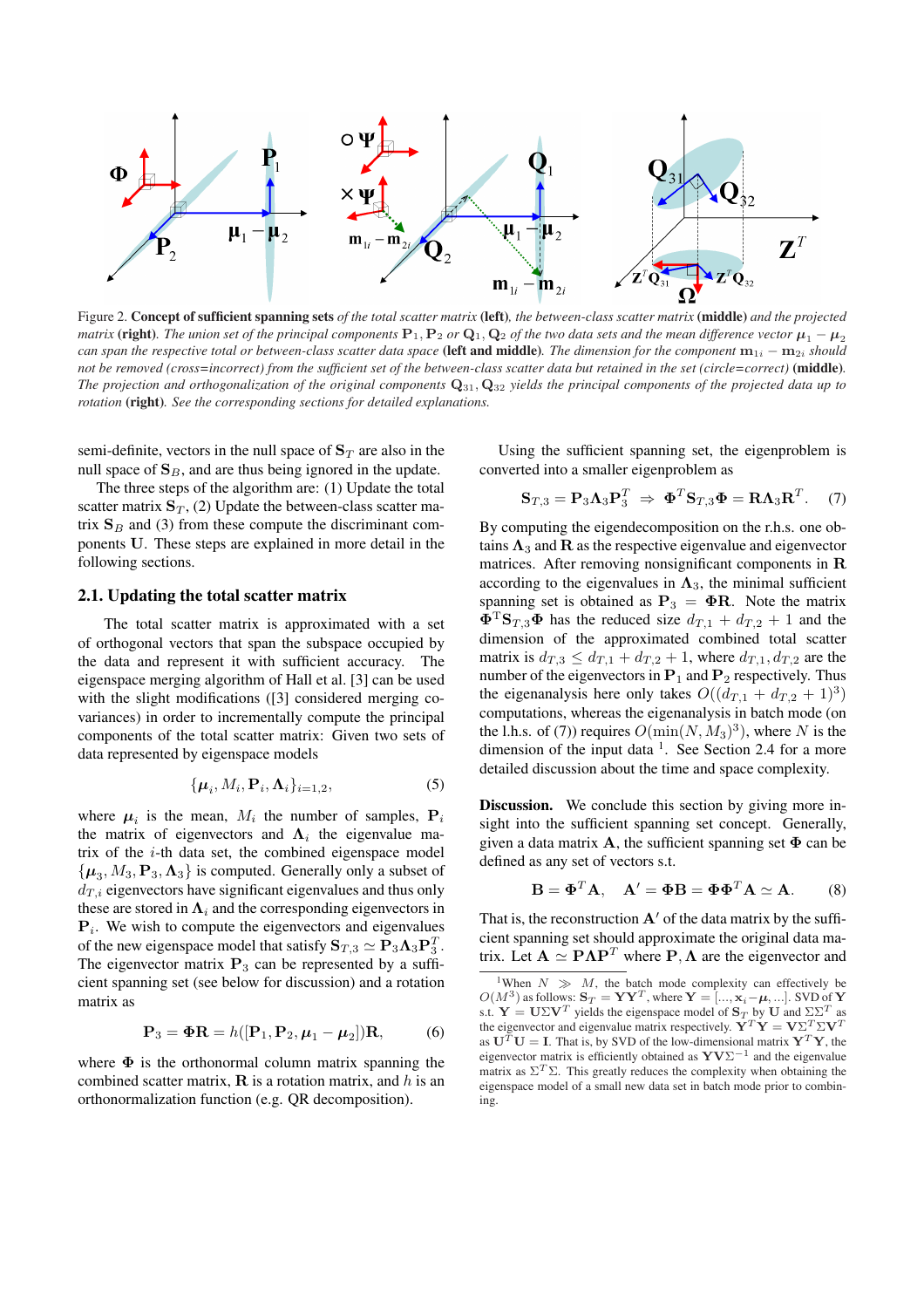eigenvalue matrix corresponding to most energy. Then, PR where  **is an arbitrary rotation matrix can be a sufficient** spanning set:

$$
\mathbf{A}' = \mathbf{\Phi} \mathbf{\Phi}^T \mathbf{A} \simeq \mathbf{P} \mathbf{\Lambda} \mathbf{P}^T \simeq \mathbf{A}
$$
 (9)

as  $\mathbf{R}\mathbf{R}^T = \mathbf{P}^T\mathbf{P} = \mathbf{I}$ . This also applies to the sufficient spanning set in equation (6).

As visualized on the left of Figure 2, the union of the two principal components and the mean difference vector can span all data points of the combined set in the threedimensional space. The principal components of the combined set are found by rotating this sufficient spanning set.

Note that this use of the sufficient spanning set is only possible in the case of merging generative models where the scatter matrix of the union set is represented as the sum of the scatter matrices of the two sets explicitly as

$$
\mathbf{S}_{T,3} = \mathbf{S}_{T,1} + \mathbf{S}_{T,2} + M_1 M_2 / M_3 \cdot (\boldsymbol{\mu}_1 - \boldsymbol{\mu}_2) (\boldsymbol{\mu}_1 - \boldsymbol{\mu}_2)^T, \tag{10}
$$

where  $\{S_{T,i}\}_{i=1,2}$  are the scatter matrices of the first two sets. The method can therefore not be used to directly merge the discriminant components of LDA models.

#### 2.2. Updating the between-class scatter matrix

In the update of the total scatter matrix, a set of new vectors are added to a set of existing vectors. The betweenclass scatter matrix, however, is the scatter matrix of the class mean vectors, see equation (12). Not only is a set of new class means added, but the existing class means also change when new samples belong to existing classes. Interestingly, the proposed update can be interpreted as simultaneous incremental (adding new data points) and decremental (removing existing data points) learning (see below).

The principal components of the combined betweenclass scatter matrix can be efficiently computed from the two sets of between-class data, represented by

$$
\{\boldsymbol{\mu}_i, M_i, \mathbf{Q}_i, \boldsymbol{\Delta}_i, n_{ij}, \boldsymbol{\alpha}_{ij} \, | j = 1, ..., C_i\}_{i=1,2},\qquad(11)
$$

where  $\mu_i$  is the mean vector of the data set i,  $M_i$  is the total number of samples in each set,  $Q_i$  are the eigenvector matrices,  $\Delta_i$  are the eigenvalue matrices of  $\mathbf{S}_{B,i}$ ,  $n_{ij}$  the number of samples in class  $j$  of set  $i$ , and  $C_i$  the number of classes in set i. The  $\alpha_{ij}$  are the coefficient vectors of the j-th class mean vector  $m_{ij}$  of set i with respect to the subspace spanned by  $\mathbf{Q}_i$ , i.e.  $\mathbf{m}_{ij} \simeq \boldsymbol{\mu}_i \!+\! \mathbf{Q}_i \boldsymbol{\alpha}_{ij}$ . The task is to compute the eigenmodel  $\{\mu_3, M_3, \mathbf{Q}_3, \mathbf{\Delta}_3, n_{3j}, \alpha_{3j} | j =$  $1, ..., C_3$  for the combined between-class scatter matrix. To obtain the sufficient spanning set for efficient eigencomputation, the combined between-class scatter matrix is represented by the sum of the between-class scatter matrices of the first two data sets, similar to (10). The between-class scatter matrix  $S_{B,i}$  can be written as

$$
\mathbf{S}_{B,i} = \sum_{j=1}^{C_i} n_{ij} (\mathbf{m}_{ij} - \boldsymbol{\mu}_i) (\mathbf{m}_{ij} - \boldsymbol{\mu}_i)^T
$$
 (12)

$$
= \sum_{j=1}^{C_i} n_{ij} \mathbf{m}_{ij} \mathbf{m}_{ij}^T - M_i \boldsymbol{\mu}_i \boldsymbol{\mu}_i^T.
$$
 (13)

The combined between-class scatter matrix can further be written w.r.t. the original between-class scatter matrices and an auxiliary matrix A as

$$
\mathbf{S}_{B,3} = \mathbf{S}_{B,1} + \mathbf{S}_{B,2} + \mathbf{A} + M_1 M_2 / M_3 \cdot (\boldsymbol{\mu}_1 - \boldsymbol{\mu}_2) (\boldsymbol{\mu}_1 - \boldsymbol{\mu}_2)^T, \tag{14}
$$

where

$$
\mathbf{A} = \sum_{k \in S} \frac{-n_{1k} n_{2k}}{n_{1k} + n_{2k}} (\mathbf{m}_{2k} - \mathbf{m}_{1k}) (\mathbf{m}_{2k} - \mathbf{m}_{1k})^T.
$$
 (15)

The set  $s = \{k | k = 1, ..., c\}$  contains the indices of the common classes of both data sets. The matrix A needs to be computed only when the two sets have common classes, otherwise it is simply set to zero. If we assume that each between-class scatter matrix is represented by the first few eigenvectors such that  $\mathbf{S}_{B,1} \simeq \mathbf{Q}_1 \mathbf{\Delta}_1 \mathbf{Q}_1^T$ ,  $\mathbf{S}_{B,2} \simeq$  $\mathbf{Q}_2 \mathbf{\Delta}_2 \mathbf{Q}_2^T$ , the sufficient spanning set for the combined between-class scatter matrix can be similarly set as

$$
\mathbf{\Psi} = h([\mathbf{Q}_1, \mathbf{Q}_2, \boldsymbol{\mu}_1 - \boldsymbol{\mu}_2]),\tag{16}
$$

where the function  $h$  is the orthonormalization function used in section 2.1. Note that the matrix  $\bf{A}$  is negative semi-definite and does not add any more dimensions to Ψ. As illustrated in the middle of Figure 2, the sufficient spanning set can be a union set of the two eigen-components and the mean difference vector. The negative semi-definite matrix A can conceptually be seen as the scatter matrix of the components to be removed from the combined data. When ignoring the scale factors, the decremental elements are  $m_{2i} - m_{1i}$ . This decreases the data variance along the direction of  $m_{2i} - m_{1i}$  but the respective dimension should not be removed from the sufficient spanning set. The resulting variance reduction along this direction is taken into account when removing eigencomponents with nonsignificant eigenvalues in the subsequent eigenanalysis.

Let  $d_{B,i}$  and N be the dimension of  $\mathbf{Q}_i$  and input vectors, respectively. Whereas the eigenanalysis of the combined between-class scatter in batch mode  $2$  requires  $O(\min(N, C_3)^3)$ , the proposed incremental scheme requires only  $O((d_{B,1} + d_{B,2} + 1)^3)$  computation for solving

$$
\mathbf{S}_{B,3} = \mathbf{\Psi} \mathbf{R} \mathbf{\Delta}_3 \mathbf{R}^T \mathbf{\Psi}^T \Rightarrow \mathbf{\Psi}^T \mathbf{S}_{B,3} \mathbf{\Psi} = \mathbf{R} \mathbf{\Delta}_3 \mathbf{R}^T,
$$
\n(17)

<sup>2</sup>The batch solution of the between-class scatter matrix can be computed using the low-dimensional matrix similarly to the total scatter matrix when  $N \gg C$ . Note  $\mathbf{S}_{B,i} = \mathbf{Y}\mathbf{Y}^T$ ,  $\mathbf{Y} = [\dots, \sqrt{n_{ij}}(\mathbf{m}_{ij} - \boldsymbol{\mu}_i), \dots]$ .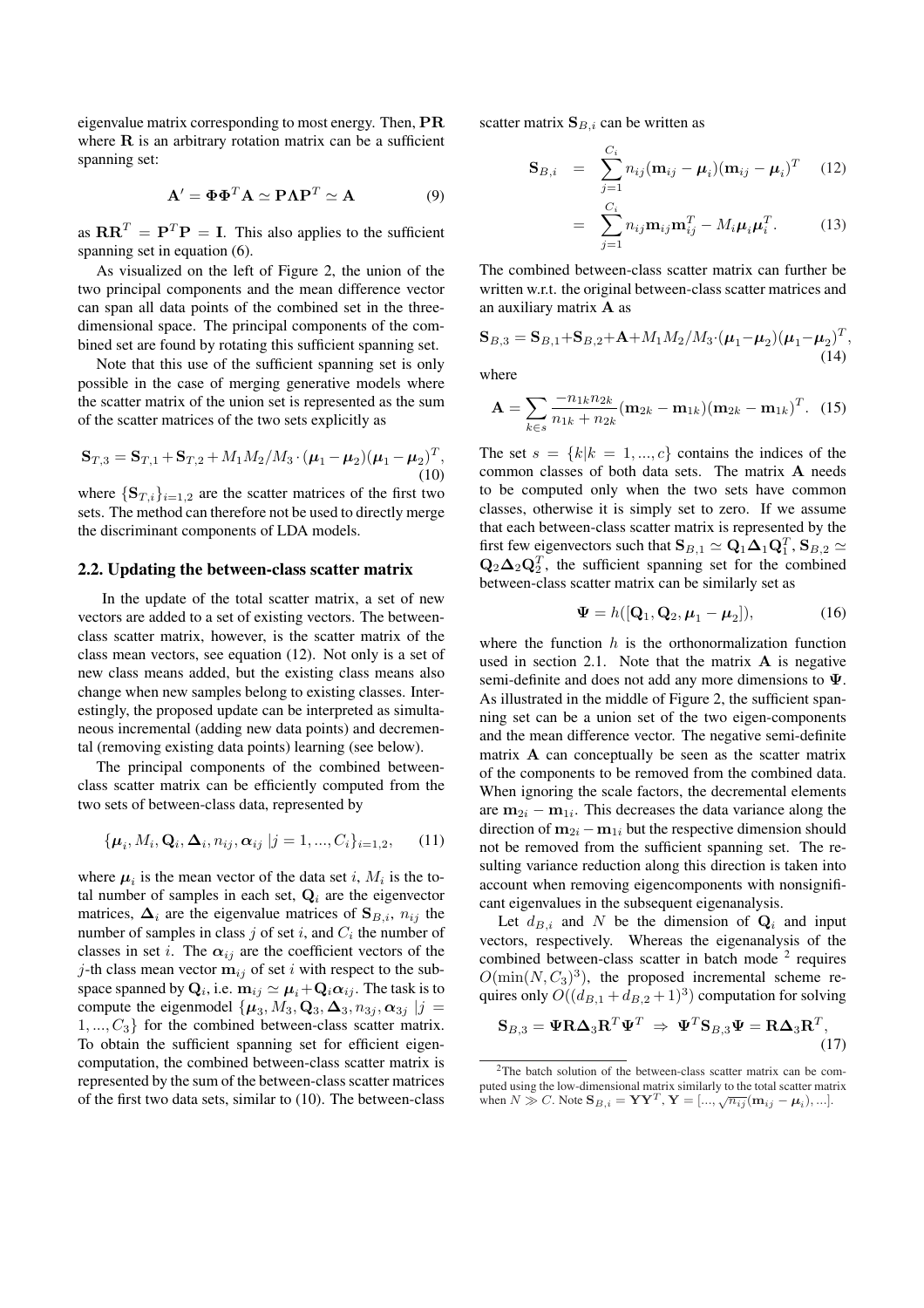#### Algorithm 1. Incremental LDA (ILDA)

Input: The total and between-class eigenmodels of an existing data set,  $\{P_1, \ldots\}$ ,  $\{Q_1, \ldots\}$  and a new data set Output: Updated LDA components U

- 1. Compute  $\{P_2, ...\}$ ,  $\{Q_2, ...\}$  from the new data set in batch mode.
- 2. Update the total scatter matrix for  $\{P_3, ...\}$ : Compute  $\mathbf{S}_{T,3}$  by (10) and  $\{\mathbf{S}_{T,i}\}_{i=1,2} \simeq \mathbf{P}_i \Lambda_i \mathbf{P}_i^T$ . Set  $\Phi$  by (6) and compute the principal components  $\bf R$  of  $\Phi^T \mathbf{S}_{T,3} \Phi. \ \mathbf{P}_3 = \Phi \mathbf{R}.$
- 3. Update the between-class scatter for  $\{Q_3, ...\}$ : Obtain  $\mathbf{S}_{B,3}$  from (14),  $\{\mathbf{S}_{B,i}\}_{i=1,2} \simeq \mathbf{Q}_i \Delta_i \mathbf{Q}_i^T$  and  $m_{ij} \simeq \mu_i + Q_i \alpha_{ij}.$ Set  $\Psi$  by (16) and eigendecompose  $\Psi^T \mathbf{S}_{B,3} \Psi$  for the
- eigenvector matrix **R**.  $\mathbf{Q}_3 = \Psi \mathbf{R}$ . 4. Update the discriminant components:
- Compute  $\mathbf{Z} = \mathbf{P}_3 \Lambda_3^{-1/2}$  and  $\Omega = h([\mathbf{Z}^T \mathbf{Q}_3]).$ Eigendecompose  $\Omega^T \mathbf{Z}^T \mathbf{Q}_3 \Delta_3 \mathbf{Q}_3^T \mathbf{Z} \Omega$  for the eigenvector matrix **R**.  $U = Z\Omega R$ .



where  $\bf{R}$  is a rotation matrix. Finally, the eigenvectors of the combined between-class scatter matrix, which are memorized for the next update, are obtained by  $\mathbf{Q}_3 = \mathbf{\Psi} \mathbf{R}$  after the components having zero eigenvalues in  **are re**moved, i.e.  $d_{B,3} \leq d_{B,1} + d_{B,2} + 1$ . All remaining parameters of the updated model are obtained as follows:  $\mu_3$  is the global mean updated in Section 2.1,  $M_3 = M_1 + M_2$ ,  $n_{3j} = n_{1j} + n_{2j}, \alpha_{3j} = \mathbf{Q}_3^T(\mathbf{m}_{3j} - \boldsymbol{\mu}_3)$ , where  $\mathbf{m}_{3j} =$  $(n_{1j}m_{1j} + n_{2j}m_{2j})/n_{3j}$ .

## 2.3. Updating discriminant components

After updating the principal components of the total scatter matrix and the between-class scatter matrix, the discriminative components are found using the updated total data  $\{\boldsymbol{\mu}_3, M_3, \mathbf{P}_3, \boldsymbol{\Lambda}_3\}$  and the updated between-class data  $\{\mu_3, M_3, \mathbf{Q}_3, \mathbf{\Delta}_3, n_{3j}, \alpha_{3j} | j = 1, ..., C_3\}$  using the new sufficient spanning set. Let  $\mathbf{Z} = \mathbf{P}_3 \mathbf{\Lambda}_3^{-1/2}$ , then  $Z^T S_{T,3} Z = I$ . As the denominator of the LDA criterion is the identity matrix in the projected space, the optimization problem is to find the components that maximize  $\mathbf{Z}^{T}\mathbf{S}_{B,3}\mathbf{Z}$ s.t.  $\mathbf{W}^T \mathbf{Z}^T \mathbf{S}_{B,3} \mathbf{Z} \mathbf{W} = \mathbf{\Lambda}$  and the final LDA components are obtained by  $U = ZW$ . This eigenproblem of the projected data can be solved using the sufficient spanning set defined by

$$
\mathbf{\Omega} = h([\mathbf{Z}^{\mathrm{T}} \mathbf{Q}_3]). \tag{18}
$$

See the right of Figure 2. The original components are projected and orthogonalized to construct the sufficient spanning set. The principal components of the projected data can be found by rotating the sufficient spanning set. By this sufficient spanning set, the eigenvalue problem changes into

|       | Batch LDA         | Inc LDA                  |
|-------|-------------------|--------------------------|
| time  | $O(NM_3^2)$       | $O(d_{T,1}^3+d_{B,1}^3)$ |
|       | $+min(N, M_3)^3)$ | $+Nd_{T,3}d_{B,3})$      |
| space | $O(NM_3 + NC_3)$  | $O(Nd_{T,3} + Nd_{B,3})$ |

Table 2. Comparison of time and space complexity: *The savings of incremental LDA are significant as usually*  $M_3 \gg d_{T,3} \geq d_{B,3}$ . N is the data dimension and  $M_3, C_3$  are total number of data *points and classes, respectively,*  $d_{T,i}$ ,  $d_{B,i}$  *are the dimensions of the total and between-class scatter subspaces.*

a smaller dimensional eigenvalue problem by

$$
\mathbf{Z}^{\mathrm{T}}\mathbf{S}_{B,3}\mathbf{Z} = \mathbf{\Omega}\mathbf{R}\mathbf{\Lambda}\mathbf{R}^T\mathbf{\Omega}^T \Rightarrow \mathbf{\Omega}^T\mathbf{Z}^T\mathbf{S}_{B,3}\mathbf{Z}\mathbf{\Omega} = \mathbf{R}\mathbf{\Lambda}\mathbf{R}^T.
$$
\n(19)

The final discriminant component is given as

$$
ZW = Z\Omega R. \t\t(20)
$$

This eigenproblem takes  $O(d^3)$  time, where d is the dimension of  $\Omega$ , which is equivalent to  $d_{B,3}$ , the dimension of  $\mathbf{Q}_3$ . Note that in LDA,  $d_{T,3}$ , the dimension of  $\mathbf{P}_3$  is usually larger than  $d_{B,3}$  and therefore the use of the sufficient spanning set further reduces the time complexity of the eigenanalysis:  $O(d_{T,3}^3) \rightarrow O(d_{B,3}^3)$ . The pseudocode of the complete incremental LDA algorithm is given in Table 1.

#### 2.4. Time and space complexity

So far we have mainly considered the computational complexity of solving the eigenproblem for merging two data sets. Table 1 provides a comparison of the batch and the proposed incremental LDA in total time complexity (considering the necessary matrix products e.g. those in (7)) and space complexity, when the additional set is relatively small compared to the existing set, i.e.  $M_2 \ll M_1$ .

The computational saving of the incremental solution compared to the batch version is large as normally  $M_3 \gg$  $d_{T,3} \geq d_{B,3}$ . Both time and space complexity of the proposed incremental LDA are independent of the size of the total sample set and the total number of classes. The important observation from the face data base merging experiments (see Table 3) is that the intermediate dimensions  $d_{T,3}$ and  $d_{B,3}$  do not increase significantly when new data is successively added.

## 3. Semi-supervised incremental learning

This section deals with the LDA update when the class labels of new samples are not given. Unlike incremental learning of generative models [3, 10], discriminative models such as LDA, require the class labels of additional samples for the model update. The proposed incremental LDA can be incorporated into a semi-supervised learning algorithm so that the LDA update can be computed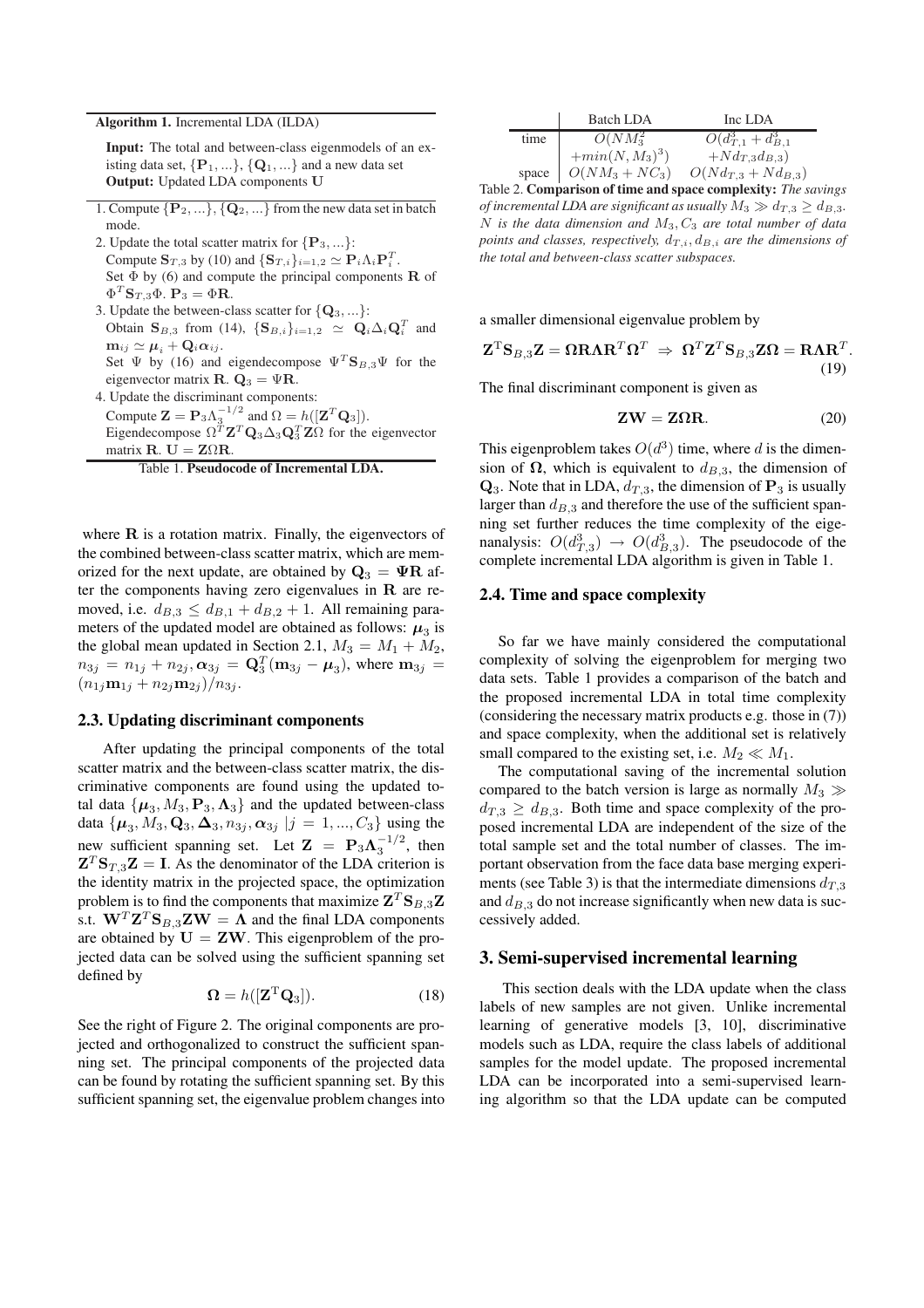efficiently without the class labels of the additional data set being known. For an overview of semi-supervised learning, including an explanation of the role of unlabeled data, see [15]. Although graph-based methods have been widely adopted for semi-supervised learning [15], the classic mixture model has long been recognized as a natural approach to modeling unlabeled data. A mixture model makes predictions for arbitrary new test points and typically has a relatively small number of parameters. Additionally mixture models are compatible with the proposed incremental LDA model assuming multiple Gaussian-distributed classes [2]. Here, classic EM-type learning is employed to generate the probabilistic labels of the new samples. Running EM in the updated LDA subspaces allows for more accurate estimation of the class labels. We iterate the E-step and M-step with all data vectors projected into the LDA subspaces (similar to [11]), which are incrementally updated in an intermediate step. The class posterior probabilities of the new samples are set to the probabilistic labels.

Incremental LDA with EM. The proposed EM algorithm employs a generative model with the most recent LDA transformation U by

$$
P(\mathbf{U}^T \mathbf{x} | \Theta) = \sum_{k=1}^{C} P(\mathbf{U}^T \mathbf{x} | C_k; \Theta_k) P(C_k | \Theta_k), \quad (21)
$$

where class  $C_k, k = 1, ..., C$  is parameterized by  $\Theta_k, k = 1, ..., C$ 1, ..., C, and x is a sample of the initial labeled set  $\mathcal L$  and the new unlabeled set  $U$ . The E-step and M-step are iterated to estimate the MAP model over the projected samples  $U<sup>T</sup>$  x of the labeled and unlabeled sets. The proposed incremental LDA is performed every few iterations on the data sets  $\{\mathbf x_j, y_j | \mathbf x_j \in \mathcal{L}\}\$  and  $\{\mathbf x_j, y'_{jk} | \mathbf x_j \in \mathcal{U}, k = 1, ..., C\}$ , where  $y_j$  is the class label and  $y'_{jk}$  is the probabilistic class label given as the class posterior probability

$$
y'_{jk} = P(C_k | \mathbf{U}^T \mathbf{x}_j). \tag{22}
$$

We set

$$
\mathbf{m}_{2i} = \frac{\sum_{j} \mathbf{x}_{j} y'_{ji}}{\sum_{j} y'_{ji}}, \quad n_{2i} = \sum_{j=1}^{M_2} y'_{ji}.
$$
 (23)

for the update of the between-class scatter matrix. All other steps for incremental LDA are identical to the description in Section 2 as they are independent of class label information.

**Discussion.** Using a common covariance matrix  $\Theta_k$  for all class models rather than  $C$  class covariance matrices is more consistent with the assumption of LDA [2] and can additionally save space and computation time during the Mstep. The common covariance matrix can be conveniently updated by  $\mathbf{U}^T(\mathbf{S}_{T,3}-\mathbf{S}_{B,3}) \mathbf{U}/M_3$ , where  $\mathbf{S}_{T,3}, \mathbf{S}_{B,3}$ 

are the combined total and between-class scatter matrices, which are kept track of in the incremental LDA as the associated first few eigenvector and eigenvalue matrices. The other parameters of Θ are also obtained from the output of the incremental LDA algorithm.

So far it is assumed that the new data points are in one of the existing classes, but this is not necessarily the case. Samples with new class labels can be screened out so that the LDA update is not biased to those samples by

$$
y'_{jk} = P(C_k | \mathbf{U}^T \mathbf{x}_j) \cdot P(\mathbf{C} | \mathbf{U}^T \mathbf{x}_j), \tag{24}
$$

where  $P(C|\mathbf{U}^T\mathbf{x}_j)$  denotes a probability of a hyper class. We can set this probability as being close to zero for samples with new class labels.

## 4. Experimental results

The algorithm was applied the task of face image retrieval from a large database. All experiments were performed on a 3 GHz Pentium 4 PC with 1GB RAM.

#### 4.1. Database and protocol

In the experiments we followed the protocols of evaluating face descriptors for MPEG-7 standardization [6]. Many MPEG-7 proposals, including the winning method, have adopted LDA features as their descriptors [5, 6]. A descriptor vector is extracted without knowledge of the test subject's identity, i.e. its statistical basis should be generated from images of subjects other than those in the test set. As it is necessary to learn the LDA basis from a very large training set, which may not be available initially, the proposed algorithm can be used to successively update the LDA basis as more data becomes available. An experimental face database was obtained consisting of the version 1 MPEG data set (635 persons, 5 images per person), the *Altkom* database (80 persons, 15 images per person), the *XM2VTS* database (295 persons, 5 images per person), and the *BANCA* database (52 persons, 10 images per person). The version 1 MPEG data set itself consists of several public face sets (e.g. *AR, ORL*). All 6370 images in the database were normalized to  $46 \times 56$  pixels using manually labeled eye positions. The images for the experiments were strictly divided into training and test sets. All basis vectors were extracted from the training set. All test images were used as query images to retrieve other images of the corresponding persons (called ground truth images) in the test data set. As a measure of retrieval performance, we used the average normalized modified retrieval rate (ANMRR) [8]. The AN-MRR is 0 when images of the same person (ground truth labeled) are ranked on top, and it is 1 when all images are ranked outside the first m images ( $m = 2N_G$ , where  $N_G$  is the number of ground truth images in the test data set).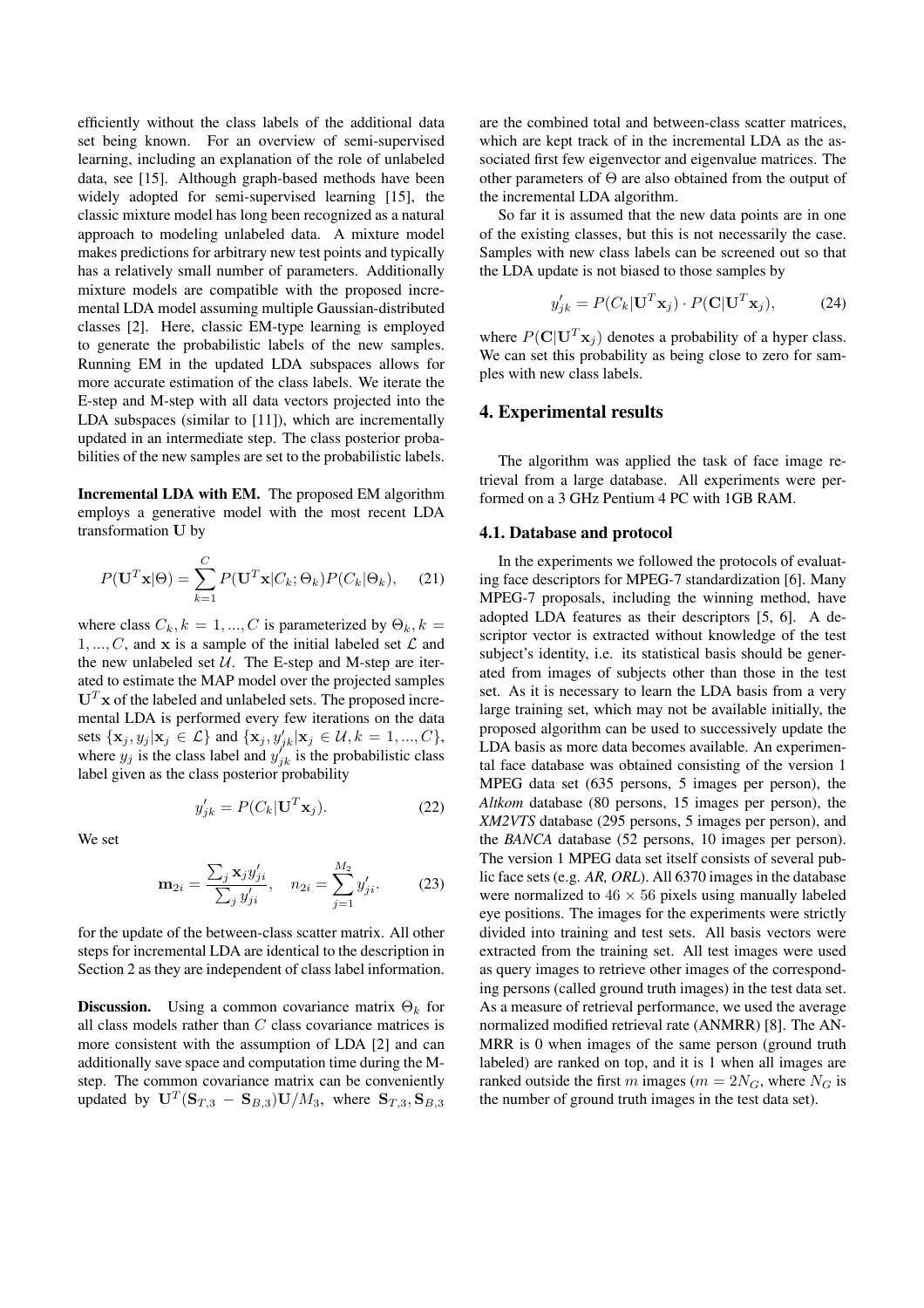LDA update | 
$$
M_3
$$
 [# images]  $C_3$  [# classes]  $d_{T,3}$  [dim $(S_{t,3})$ ]  $d_{B,3}$  [dim $(S_{b,3})$ ]

1[first] – 10[final] 465–2315 93–463 158–147 85–85 Table 3. Efficient LDA update: *Despite the large increase in the number of images and classes, the number of required principal components,*  $d_{T,3}$  *and*  $d_{B,3}$ *, remains small during the update process implying that computation time remains low.* 



Figure 3. Database merging experiments for the *MPEG+XM2VTS* data set: *The solution of incremental LDA closely agrees to the batch solution while requiring much lower computation time. (a) Retrieval inaccuracy, ANMRR is 0 when all ground truth images are ranked on top, and 1 when none of the ground truth images are ranked among the first* m *images. (b) Computational cost.*

## 4.2. Results

The training set was further partitioned into an initial training set and several new sets which are added successively for re-training. We used the combined set of MPEG and *XM2VTS* database (the total number of classes is 930) for the experiment where the new sets contain the images of new classes. We also performed the experiments for the *Altkom* and *BANCA* database separately where the additional sets contain new images of the existing classes of the initial training set. The proposed incremental LDA yielded nearly the same solution as batch LDA for both scenarios. The basis images of LDA of the incremental and batch versions are compared in Figure 1. The accuracy of the incremental solution can be seen in Figure 3 (a). Incremental LDA yields essentially the same accuracy as batch LDA, provided enough components are stored of the total and between-class scatter matrices. This is an accuracy vs. speed trade-off: using less components is clearly beneficial in terms of computational cost. The subspace dimensions for incremental learning were chosen from the eigenvalue plots by setting a fixed threshold on the variance of each component (similar results were obtained by choosing the first components that contain a specified fraction of the total variance)<sup>3</sup>. Table 3 shows the number of components

selected during the experiment using the *MPEG+XM2VTS* data set. Even if the total number of images or classes increases, the number of components does not increase significantly, thus saving time and space (See section 2.4). The computational costs of the batch and the incremental version are compared in Figure 3 (b). Whereas the computational cost of the batch version increases significantly as data is successively added, the cost of the incremental solution remains low. Note that the cost of incremental LDA is comparable to that of incremental PCA while giving a much higher retrieval accuracy as shown in Figure 3 (a). Incremental PCA did not significantly increase the retrieval accuracy.

Figure 4 shows the result of comparing the proposed semi-supervised incremental LDA solution with the LDA solution when the correct class labels are provided. For this experiment the projection of all data points into the LDA subspace was performed once with the most recent LDA components before the EM iteration, and the incremental LDA with the probabilistic labels was carried out after EM converged, typically after ten iterations. The solution boosted the retrieval accuracy even without the class labels and its incremental solution yielding the same solution as the batch version. The cost of semi-supervised LDA is slightly higher than that of incremental LDA, but still far

<sup>&</sup>lt;sup>3</sup>Note that accuracy of LDA is dependent on dimensionality of intermediate components (total scatter matrix) and final components (discriminant

components). These dimensions of ILDA were set to be the same as those of batch LDA.